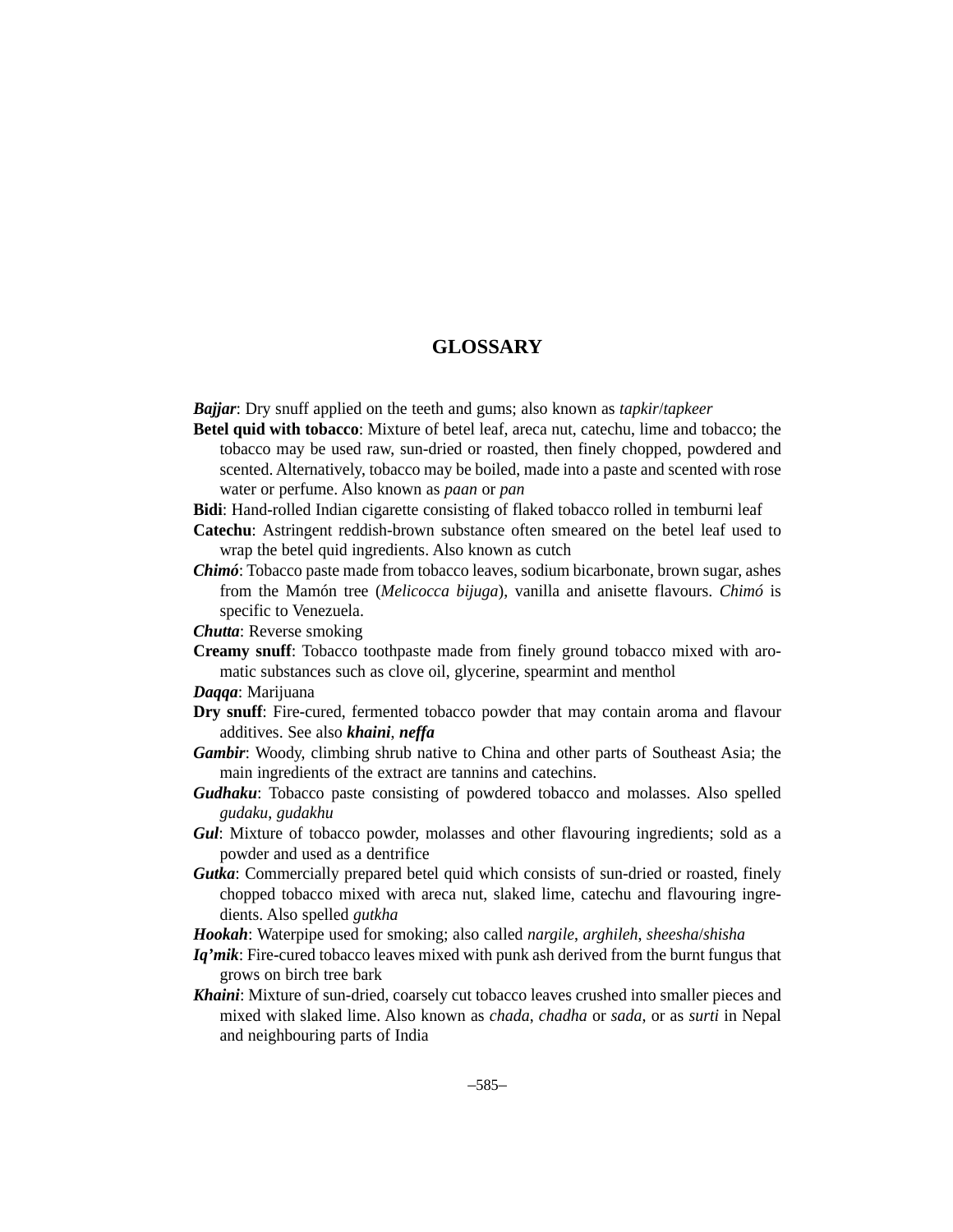## 586 IARC MONOGRAPHS VOLUME 89

- *Khiwam*: Thick paste prepared from tobacco leaf extract, rose extract water and powdered spices. Also spelled *qiwam*, *qimam*, *khimam*, *kiwam*
- **Liquid snuff**: Substance used nasally in East Africa by the Nandi tribe
- **Loose-leaf**: Made from cigar leaf tobacco that is air-cured, stemmed, cut or granulated and loosely packed; generally sweetened and flavoured with liquorice
- *Maras*: Sun-dried tobacco leaf powder mixed with ash of oak, walnut or grapevine wood. Water is sprinkled on for humidification. *Maras* is used in Turkey.
- *Mawa*: Sun-dried powdered tobacco flakes mixed with slaked lime and areca nut, and rubbed together
- *Mishri*: Roasted tobacco powder used as a dentifrice. Also known as *masheri*, *misheri*
- **Moist snuff**: Air- and fire-cured tobacco, including stems and leaves, that is powdered into fine particles or strips containing 20–55% moisture by weight. Also includes flavouring agents and chemical buffering agents
- *Naffa***/***Neffa*: Dry snuff product used in Tunisia, Lybia and Algeria; known as *tenfeha* in Morocco and *nufha* in Algeria
- *Naswar*: Mixture of powdered tobacco, ash, flavouring and colouring agents, oil and sometimes lime. Also known as *niswar*, *nass*, *nasswar*
- **Pattiwala**: Sun-cured tobacco leaf used with or without lime
- **Plug**: Chewing tobacco made from heavier grades of tobacco leaves harvested from the top of the plant. The stems of the leaves are removed, immersed in a mixture of liquorice and sugar, pressed into a plug, and reshaped into flat bars and rolls. Also known as 'pressed leaf'
- **Red tooth powder**: Fine red tobacco powder mixed with herbs and flavouring agents. Also known as *lal dant manjan*
- *Shammah*: Mixture of powdered tobacco, lime, ash, black pepper, oils and flavouring. Also known as *al-shammah*, *alqat* or Yemeni snuff
- **Slaked lime**: Prepared from coral, sea shells (shell lime) or quarried limestone mixed with water. Red and white varieties are available in Taiwan (China), Thailand and Myanmar. Also known as *chuna* or *chunam*
- **Snuff**: General term for finely cut or powdered, flavoured tobacco; snuff can be prepared as three types: moist snuff, consisting of fine-cut or long-cut tobacco particles, and dry snuff.
- *Snus*: Swedish-type moist snuff consisting of finely ground dry tobacco mixed with aromatic substances, salt, water, humidifying agents and chemical buffering agents
- **Supari**: Areca nut
- *Tamol*: Fermented form of areca nut
- **Tobacco chewing gum**: Chewing gum that contains tobacco, currently marketed in Japan.
- **Tobacco tablet**: Commercially manufactured compressed tobacco product that contains approximately 1.3 mg nicotine. Also known as Cigalett® or Ariva®
- *Toombak*: Fermented tobacco and sodium bicarbonate rolled into a ball; used in Sudan. Also known as *saffa*